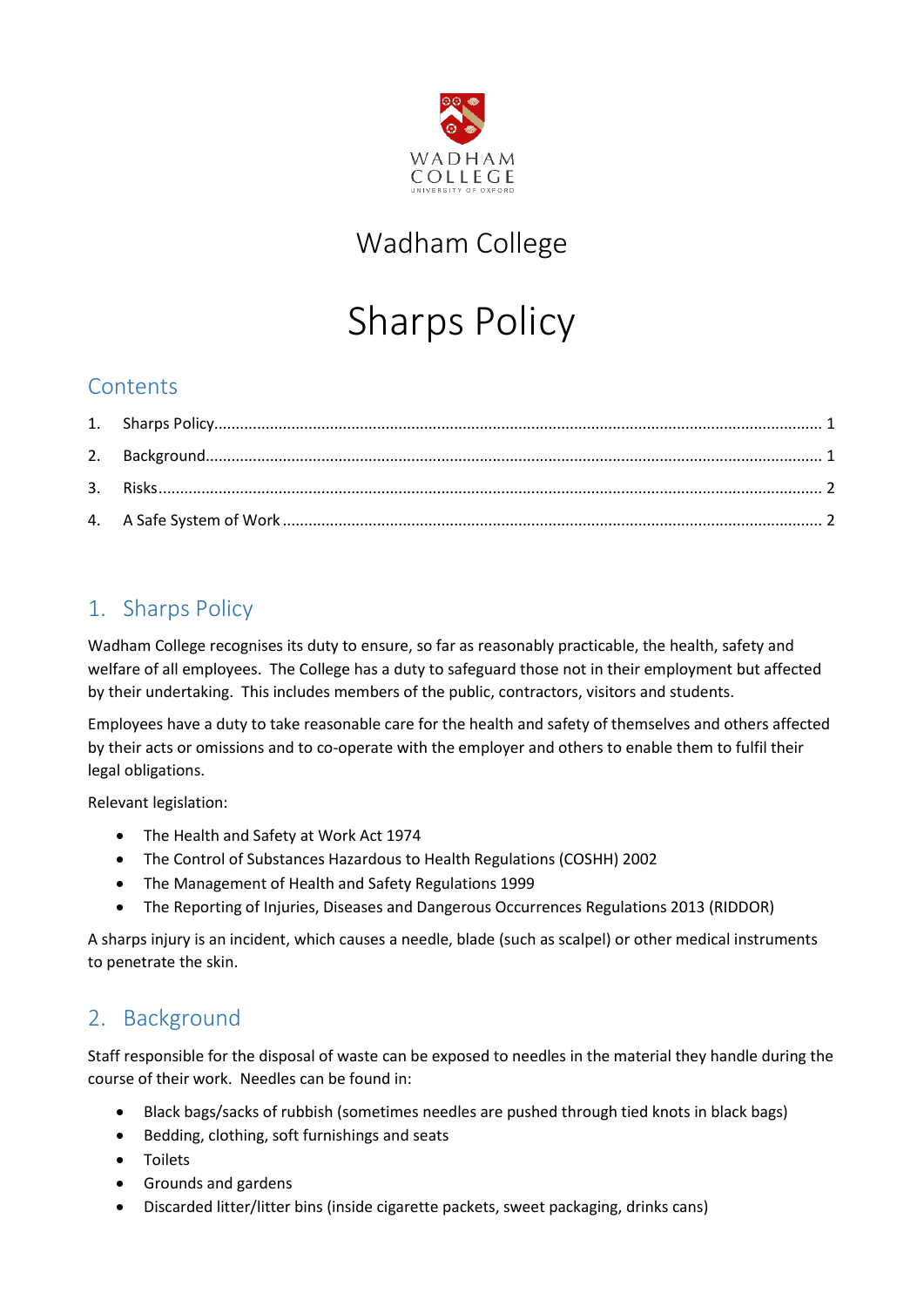- Sink U-bends/drains
- Door locks/floorboards/walls
- Lift shafts/ducting
- Demolition materials

#### <span id="page-1-0"></span>3. Risks

The College should take the view that all needles found could be potentially infected, therefore the risk will need to be managed.

Arms are vulnerable when throwing bags into collection vehicles, and needles in black bags (being carried) banging against legs can cause injuries.

Risks include:

- Blood-borne diseases (e.g. hepatitis and HIV/AIDS)
- Direct exposure can happen through accidental contamination from discarded needles. The actual risk of infection depends on:
	- If the needle user was infected with hepatitis or HIV viruses;
	- How much infected material enters the bloodstream  $-$  a needle attached to a syringe containing blood is likely to be a higher risk than a detached needle;
	- How infected the material is;
	- There may also be a risk of tetanus.

A safe system of work and set of instructions has been created to act as a control measure when dealing with 'Sharps' i.e. needles/syringes and bladed devices such as scalpels and razors. The College will:

- Provide sharps boxes/bins for the safe disposal of needles or vials.
- Operate clear handling procedures for the disposal of drug-related waste.
- Ensure that training and information is provided for appropriate staff in the safe disposal of sharps or drug-related waste.

#### <span id="page-1-1"></span>4. A Safe System of Work

In the line of work that Scouts, General Assistants and Works staff carry out in the College they should remember that they may find dangerous items and should be alert to the hazards that they present. Staff should be alert for obvious needles before handling waste, bedding, clothing and soft furnishings.

If you discover a needle/syringe or bladed device, or suspect the presence of one in your work area:

| Do                                                                                                                     | Do not                                                                                                                                                                                                                                                                                                                 |
|------------------------------------------------------------------------------------------------------------------------|------------------------------------------------------------------------------------------------------------------------------------------------------------------------------------------------------------------------------------------------------------------------------------------------------------------------|
| Make sure that the area where you found<br>the item is left as safe as possible and<br>report it to your Line Manager. | Touch it before contacting your Line<br>$\bullet$<br>Manager.<br>Ignore or hide it.<br>Separate the needles from the syringe.<br>$\bullet$<br>Put the cap back on the needle.<br>$\bullet$<br>Play with the needle or syringe.<br>Put it in a dustbin, down the drain, down<br>$\bullet$<br>the WC or in a litter bin. |